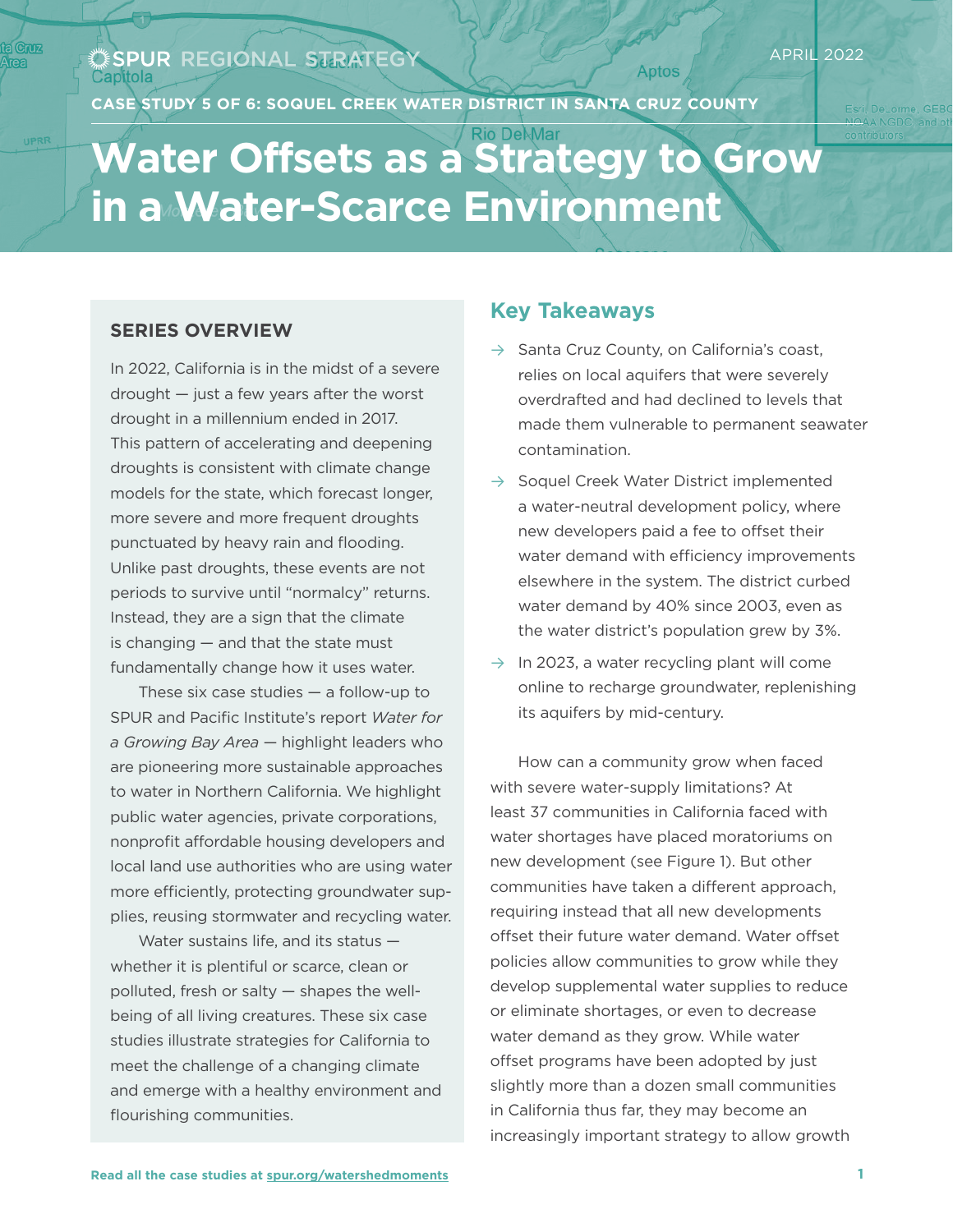

#### FIGURE 1

#### **Water-related Building Moratoriums in California** Thirty-seven communities in California had placed moratoriums on new

construction due to water supply limitations as of March 2021. An interactive version of this map is available at spur.org/buildingmoratoriums

Source: See Appendix D of *Water for a Growing Bay Area* at spur.org/ bayareawater

as urban areas reach the limits of their current water supplies.<sup>1</sup>

Water-neutral development requires new water customers to offset at least 100% of their projected water demand by performing water efficiency projects or paying in-lieu fees to their water utility to implement water efficiency projects. A review of 17 such programs in California concluded that most communities enacting such policies were fed by a small, limited local supply such as groundwater and were in the midst of a drought when the programs were first instituted.2 Most of the programs use plumbing fixture retrofits to achieve greater water efficiency in their districts.



#### FIGURE 2

#### **Soquel Creek Water District**

Soquel Creek Water District is a mid-sized water district serving a portion of the city of Capitola and unincorporated regions of Santa Cruz County. Ringed by the Santa Cruz mountains, it has no major infrastructure to import water. Instead, it relies on two aquifers that are vulnerable to seawater intrusion.

Source: Soquel Creek Water District. "Soquel Creek Urban Water Management Plan," 2015, https://www.soquelcreekwater.org/DocumentCenter/View/354/ Urban-Water-Management-Plan-2015-PDF

# **Resolving the Water-Development Tension on the Central Coast**

Soquel Creek Water District in Santa Cruz County has one of the best-documented water offset programs in the state.<sup>3</sup> The district is exclusively reliant on a groundwater basin that is chronically overdrafted due to historical overpumping by the district itself and by other users of the basin.<sup>4</sup> When coastal groundwater aquifers such as this one decline, seawater can intrude inland and reach water supply wells, rendering them unusable. As a result, the Soquel District's board of directors adopted its first water-neutral policy in 2003 with the goal of preventing further overdraft and seawater

2 ibid. 3 ibid.

<sup>1</sup> Harder, Jennifer. Demand Offsets: Water Neutral Development in California https://papers.ssrn.com/sol3/papers.cfm?abstract\_id=2600288

<sup>4</sup> Soquel Creek Water District, "Groundwater," Accessed February 7, 2022, [https://www.soquelcreekwater.org/185/Groundwater.](https://www.soquelcreekwater.org/185/Groundwater)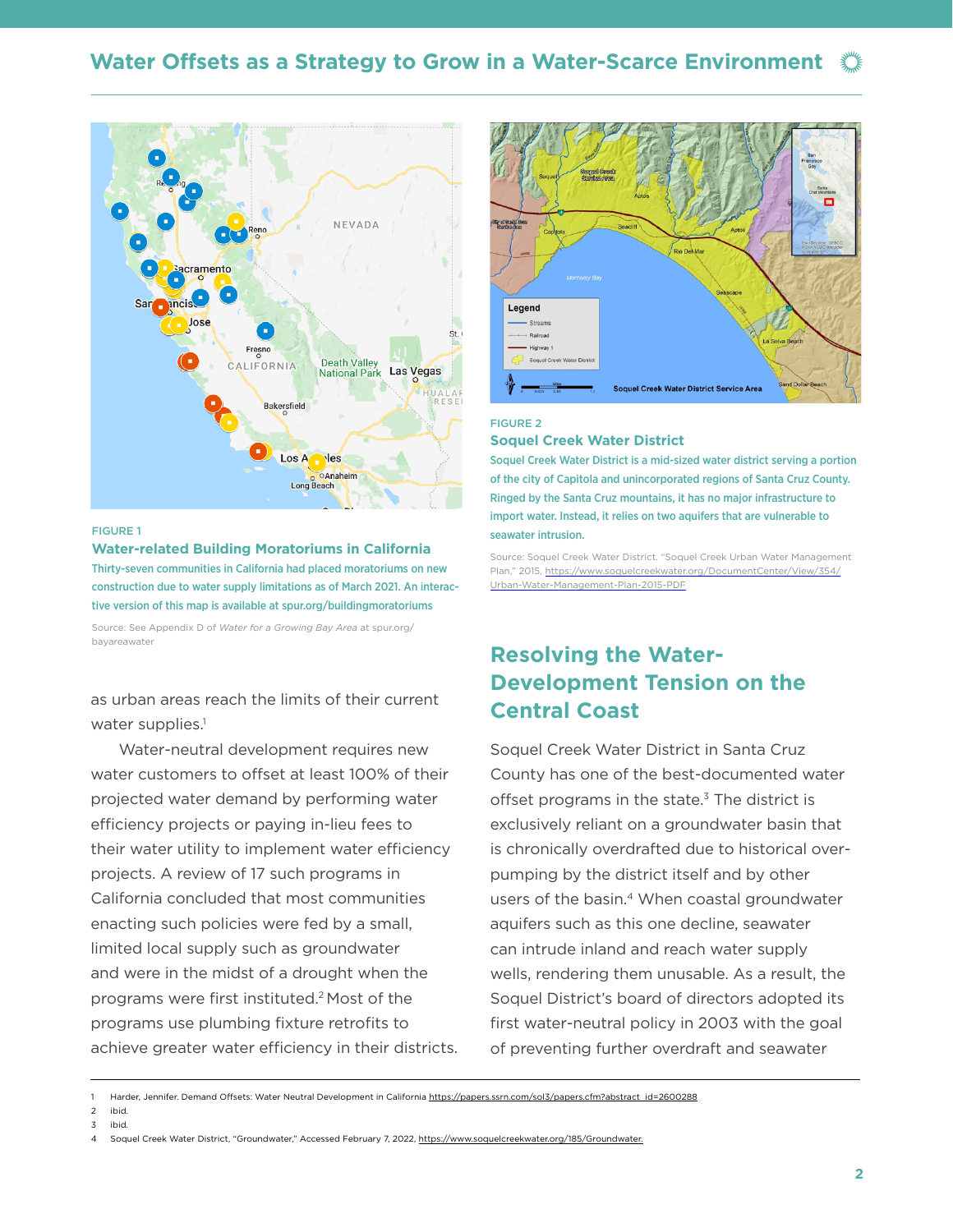intrusion while still permitting new development to occur. The offset program was intended to serve as a bridge while the district developed supplemental water supplies that would allow for groundwater to return to levels that protect against seawater intrusion. The district's offset program accelerated conservation efforts as it implemented projects to increase supply.

Soquel District's water-neutral development policy requires any new development in its jurisdiction to offset projected water demand by 160%. Originally, developers were required to identify and perform plumbing fixture retrofits themselves to meet their project's offset requirements; over time, Soquel District transitioned to charging developers in-lieu fees and conducted the efficiency projects themselves. The district has developed estimates of annual water use for more than 40 types of development, which they refer to as the "water use factor" for each type of development.<sup>5</sup> Offsets are required to be equivalent to at least 160% of the development's projected annual water use over the next 20 years.<sup>6</sup> Currently, the water savings must also be from *additional* efficiency projects (projects that would not have otherwise happened without the offset program) and must be *measurable* (based on metering data, published studies or other reliable sources of information).

Soquel District's water-neutral development program and other aggressive conservation efforts have been extremely successful at curbing water demand. The amount of water produced and consumed in the district has decreased by approximately 40% since the water-neutral

program began in 2003.<sup>7</sup> This dramatic decline in water consumption has occurred even as the water district's population has grown, serving 3% more people in 2020 than in 2010.<sup>8</sup>

The water offsets program has bought Soquel District time by helping to lower demand and protect against worsening overdraft and seawater intrusion while the district pursues supplemental water supply options. The Pure Water Soquel project, which is expected to come online in 2022 or 2023, will inject 1.3 million gallons per day of purified recycled water into the groundwater basin and will replenish the basin by 2045.<sup>9</sup> The project will come none too soon, as climate change is likely to slow the rate of natural recharge via rainfall for the groundwater basin.10

Water-neutral development policies are not without their challenges. One of the biggest problems is that the cost of offsets and in-lieu fees falls on developers, driving up the already high costs of new housing development in California. Water-neutral development can also be politically unpopular with land use agencies that have high housing targets to meet. On the other hand, water-neutral development is often viewed as better than an outright building moratorium, or worse, a sudden shortfall in drinking water.

Another challenge related to cost is that affordable housing developers are not exempt from paying the full cost of offsets. Under Proposition 218 restrictions, public utilities are not allowed to use fees or rates charged to one customer to subsidize another. This problem could be addressed through action by the California State Legislature. A precedent on exempting certain housing types

<sup>5</sup> In lieu of water providers having to develop custom water use factors for offset programs, they may be able to utilize studies and performance standards for water use by sector to be completed by the Department of Water Resources over the course of 2021 and 2022.

<sup>6</sup>Soquel Creek Water District, Water Demand Offset (WDO) Program New Applicant Offset-Generating Project Proposal Application, 2019, https://www.soquelcreekwater.org/ DocumentCenter/View/178/Water-Demand-Offset-Program-New-Applicant-Offset-Generating-Project-Proposal-Application-PDF.

<sup>7</sup> Pers. comm., Shelley Flock, Conservation & Customer Service Field Manager, Soquel Creek Water District. 2/2021.

<sup>8</sup> Soquel Creek Water District. "Urban Water Management Plan," 2015, Appendix J. [https://www.soquelcreekwater.org/DocumentCenter/View/354/Urban-Water-Management-Plan-](https://www.soquelcreekwater.org/DocumentCenter/View/354/Urban-Water-Management-Plan-2015-PDF..
)[2015-PDF..](https://www.soquelcreekwater.org/DocumentCenter/View/354/Urban-Water-Management-Plan-2015-PDF..
)

Soquel Creek Water District, "2019/20 Budget," June 2019, 115, [https://www.soquelcreekwater.org/615/Finance-Budget.](https://www.soquelcreekwater.org/615/Finance-Budget)

<sup>10</sup> Soquel Creek Water District, "Urban Water Management Plan," 2015,9-7,<https://www.soquelcreekwater.org/DocumentCenter/View/354/Urban-Water-Management-Plan-2015-PDF>.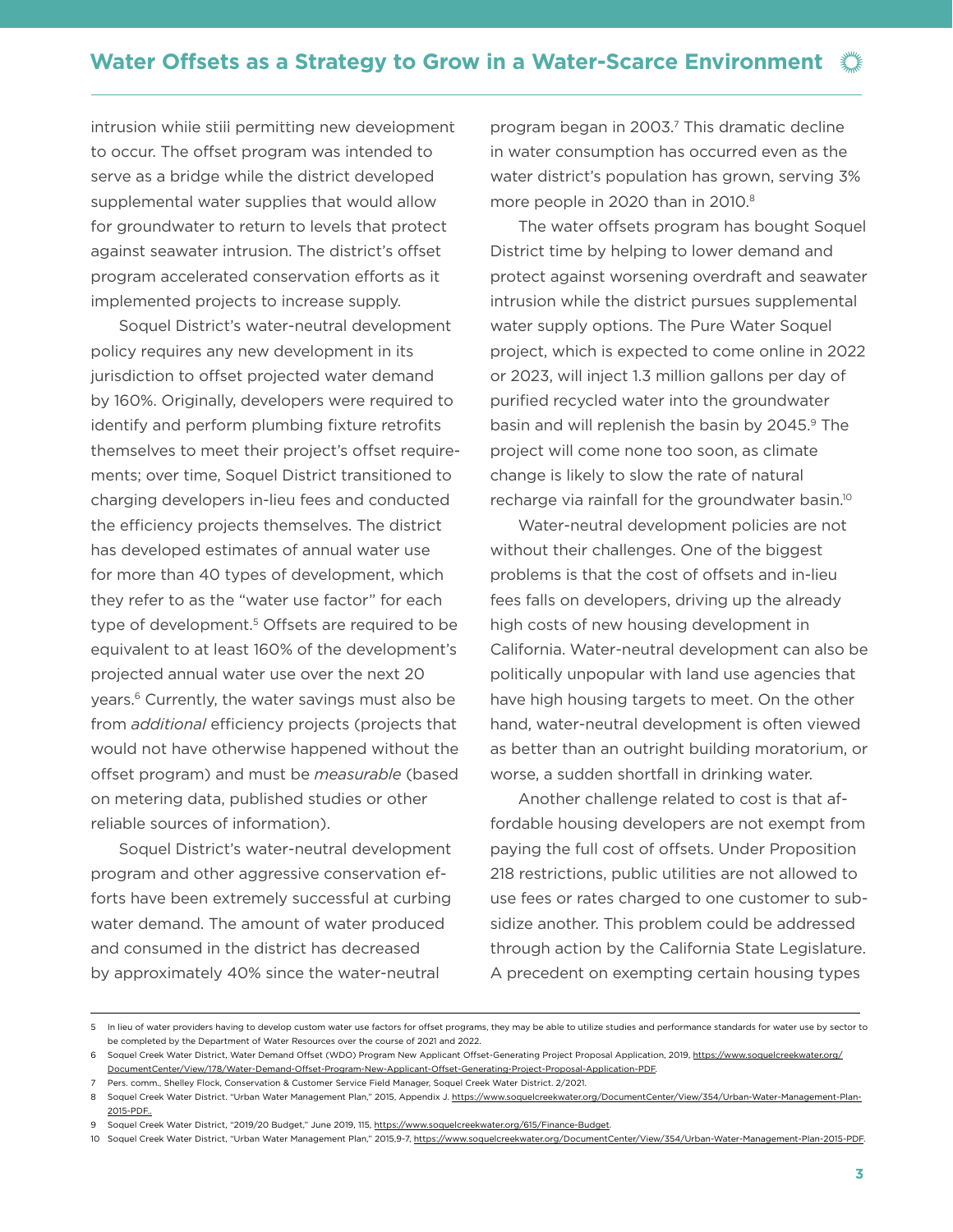from fees was set by Senate Bill 13 (Wieckowski, 2019), which prohibited local agencies, special districts and water corporations from charging impact fees (such as those charged by offset programs) for new accessory dwelling units under 750 square feet. The intent of this law was to make it more affordable to build accessory dwellings as they are one component of solving the state's housing crisis. The law establishes a precedent that the legislature can exempt certain types of housing from covering their full cost of service, a principle that could be applied to new affordable housing.

An additional challenge for water-neutral policies is maintaining momentum once the easy gains in water efficiency have been achieved. This is especially true for longer-running offset programs and/or areas that have already achieved significant water demand reductions through other conservation programs. As of 2020, at least 90% of common plumbing fixtures in Soquel District are estimated to have met high-efficiency building code standards. New retrofits tend to yield smaller efficiency gains for each new appliance installed. For example, toilet retrofit standards in Soquel District have changed from 3 to 1.6 to 1.28 to 1 gallon per flush. As readily available and less expensive efficiency project options have dwindled, the district's board more recently began requiring efficiency projects that would likely not happen without funding through offset program fees. The district has had to find more unusual and expensive efficiency measures, such as purchasing a specialized machine that recycles water when the utility conducts routine flushing of water mains for water quality purposes.<sup>11</sup>

Other communities seeking a more gradual approach to curb new water demand could require different, lower thresholds for offsets. Soquel District set an ambitious target of 160% water offsets because it had to take aggressive action to correct three decades of overdraft and prevent seawater intrusion from ruining its sole water supply source.<sup>12</sup> Other communities seeking a different balance between cost for developers and the rate of water savings could set the threshold lower.

## **Strategies to Grow in Severely Water-Limited Areas**

### **Find efficiencies in existing construction and infrastructure to offset water demand for new high-priority development projects.**

Water offsets are a strategy to "find the water" for high-priority types of development, such as affordable and infill housing, even in severely water-stressed areas. They function because most development and water infrastructure in California has inefficiencies that can be corrected to free up water for new development. Successful implementation of offset programs requires accurate water use factors for each type of development, procedures to ensure that offsets are additional<sup>13</sup> and measurable. Water districts can use water offsets as one tool in a portfolio of strategies to manage water demand as they work to improve supply resiliency. While water offset programs can be implemented in an urgent fashion, such as requiring developers to offset more than 100% of their projected demand, they can also be used to achieve more gradual

12 See note 45.

<sup>11</sup> Soquel Creek Water District. "Innovative Waste-Free Flushing Cleans Pipes and Saves Water." Capitola Soquel Times, September 2018. [https://issuu.com/timespublishinggroup/](https://issuu.com/timespublishinggroup/docs/ct1609_tab_issuu/24?e=3533832/38328902) [docs/ct1609\\_tab\\_issuu/24?e=3533832/38328902.](https://issuu.com/timespublishinggroup/docs/ct1609_tab_issuu/24?e=3533832/38328902)

<sup>13</sup> In some cases, offsets may not need to be additional if the goal is not to capture new water savings, but simply to accelerate water savings through rapid uptake of efficiency measures.

<sup>14</sup> Mawhorter, Sarah, David Garcia, and Hayley Raetz. It All Adds Up: The Cost of Housing Development Fees in Seven California Cities, 2018.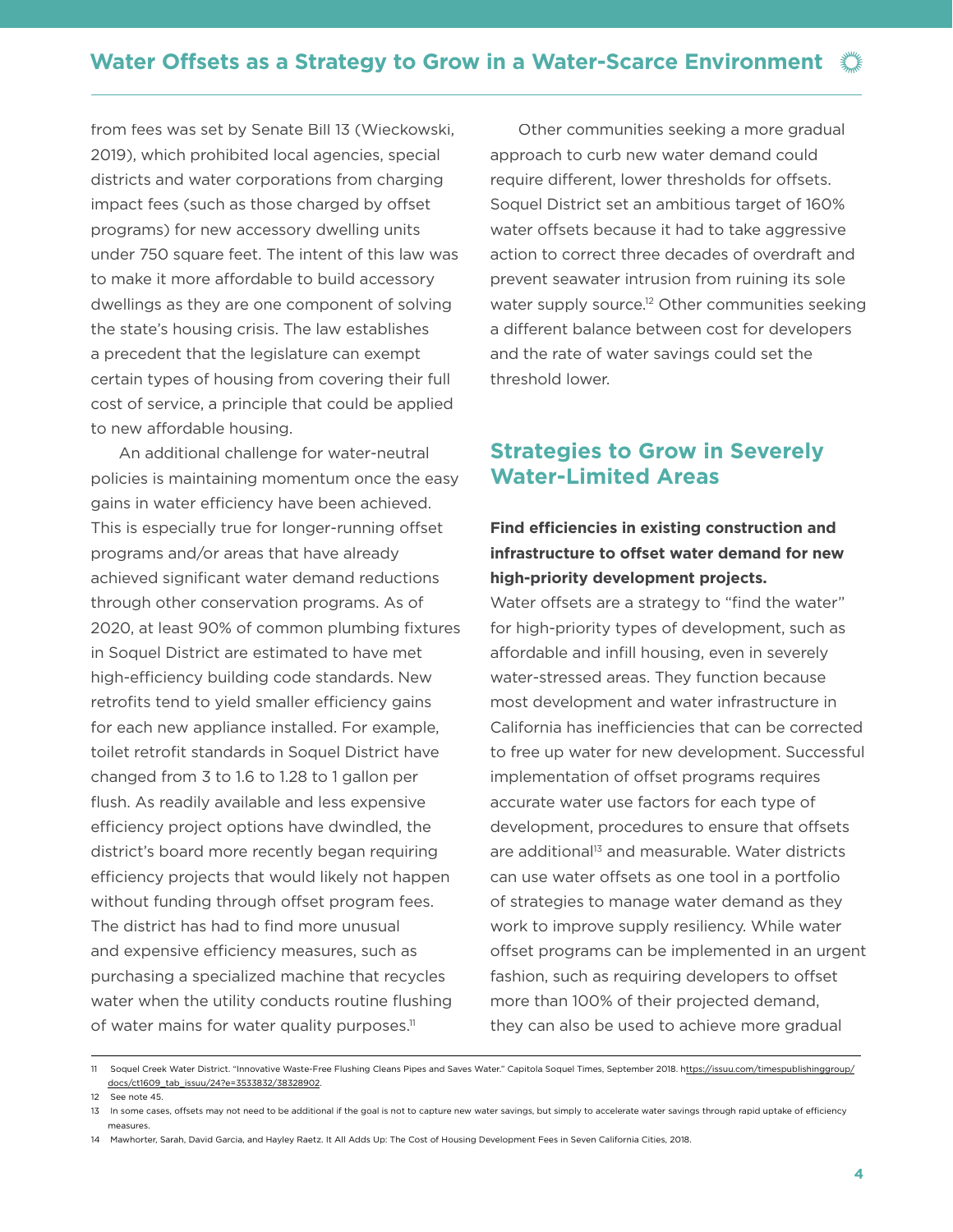water savings. To date, water offsets have been adopted by individual water agencies. The state legislature could require water demand offsets be used in circumstances of extreme water shortages.

**Who has authority:** Water utilities, California State Legislature

### **Pass legislation to allow reduced impact fees, including water offset fees, for infill housing developments that serve middle- and lowincome households.**

The downside to water demand offset programs is that historically they have charged the costs for efficiency upgrades to developers seeking permits, which, in conjunction with other fees and requirements, can deter developers from building.14 These two housing types are in short supply in California, especially in already dense areas, and they serve many of the state's most disadvantaged residents. But making certain types of new development easier to build by exempting them from impact fees is no easy task. It would require action by the legislature, because most water agencies interpret Proposition 218 as prohibiting fee exemptions for certain categories of customers. However, there is legal precedent for exempting specified types of housing from impact fees in Senate Bill 13 (Wieckowski, 2019).

**Who has authority:** California State Legislature

### **Develop streamlined, all-electronic processes for land use agencies and water utilities to increase coordination and better serve development project applicants.**

Successful water offset programs depend upon communication and coordination between land use agencies who approve planning and building permits and water utilities implementing an offset program. At a minimum, land use agencies could require that developers obtain a "will serve" letter from their water utility when they apply for planning or building permits. This ensures that the developer has obtained pre-approval from a water utility and has been fully apprised of the offset and other program requirements and fees early on in the development process.

When land use agencies use electronic software systems to track and review development project applications, it will greatly increase interagency coordination and efficiency to include water utilities in the plan check review and approval process.

**Who has authority:** Building departments, water utilities, any other agencies issuing permits required of new development